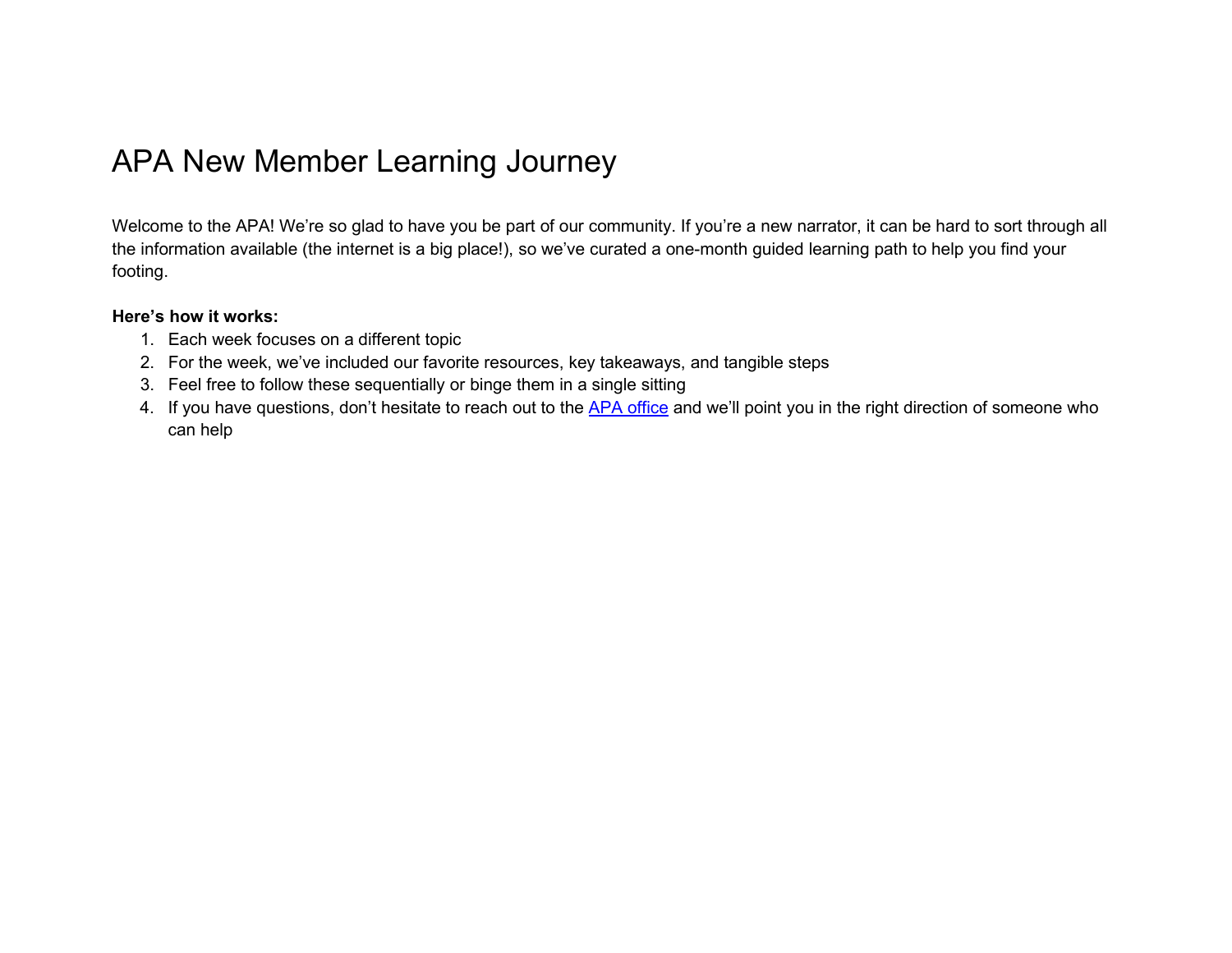### Week 1 - The Industry and the APA

The audiobook industry is growing rapidly, and it's an exciting time! Because being a successful narrator requires some industry knowhow, we start our journey here.

#### The APA

Formed in 1986, the Audio Publishers Association (APA) is a not-for-profit trade association that advocates the common, collective business interests of audio publishers. The APA consists of audio publishing companies and suppliers, distributors, and retailers of spoken word products and allied fields related to the production, distribution, and sale of audiobooks.

Members of the APA work together to increase public awareness for the audiobook industry by engaging in advocacy, events, networking, publicity efforts, and national consumer surveys.

| <b>Resource</b>           | <b>Description</b>                                                                                                                                                                                                                                                                                                                                                                                                                                  | <b>To-Do List</b>                                                                                                                                |
|---------------------------|-----------------------------------------------------------------------------------------------------------------------------------------------------------------------------------------------------------------------------------------------------------------------------------------------------------------------------------------------------------------------------------------------------------------------------------------------------|--------------------------------------------------------------------------------------------------------------------------------------------------|
| <b>APA Committees</b>     | Want to get involved with the APA more<br>deeply? Start here. There are a wide variety of<br>committees available so you can find a cause<br>that's most meaningful to you.                                                                                                                                                                                                                                                                         | Complete your member profile<br>Explore the committee list<br>Volunteer for a committee if you find something<br>you would like to contribute to |
| <b>Mentorship Program</b> | The APA wants to provide peer support to BIPOC<br>(Black, Indigenous, People of Color) and other<br>underrepresented narrators entering (and<br>navigating) the audiobook business. You must be<br>$18+$ to apply.<br>Mentors will guide mentees in building<br>professional relationships; finding coaches,<br>studio/equipment research, proofing, editing<br>resources; and connecting with voice talent<br>communities (Facebook groups, etc.). | Review program details and apply if applicable                                                                                                   |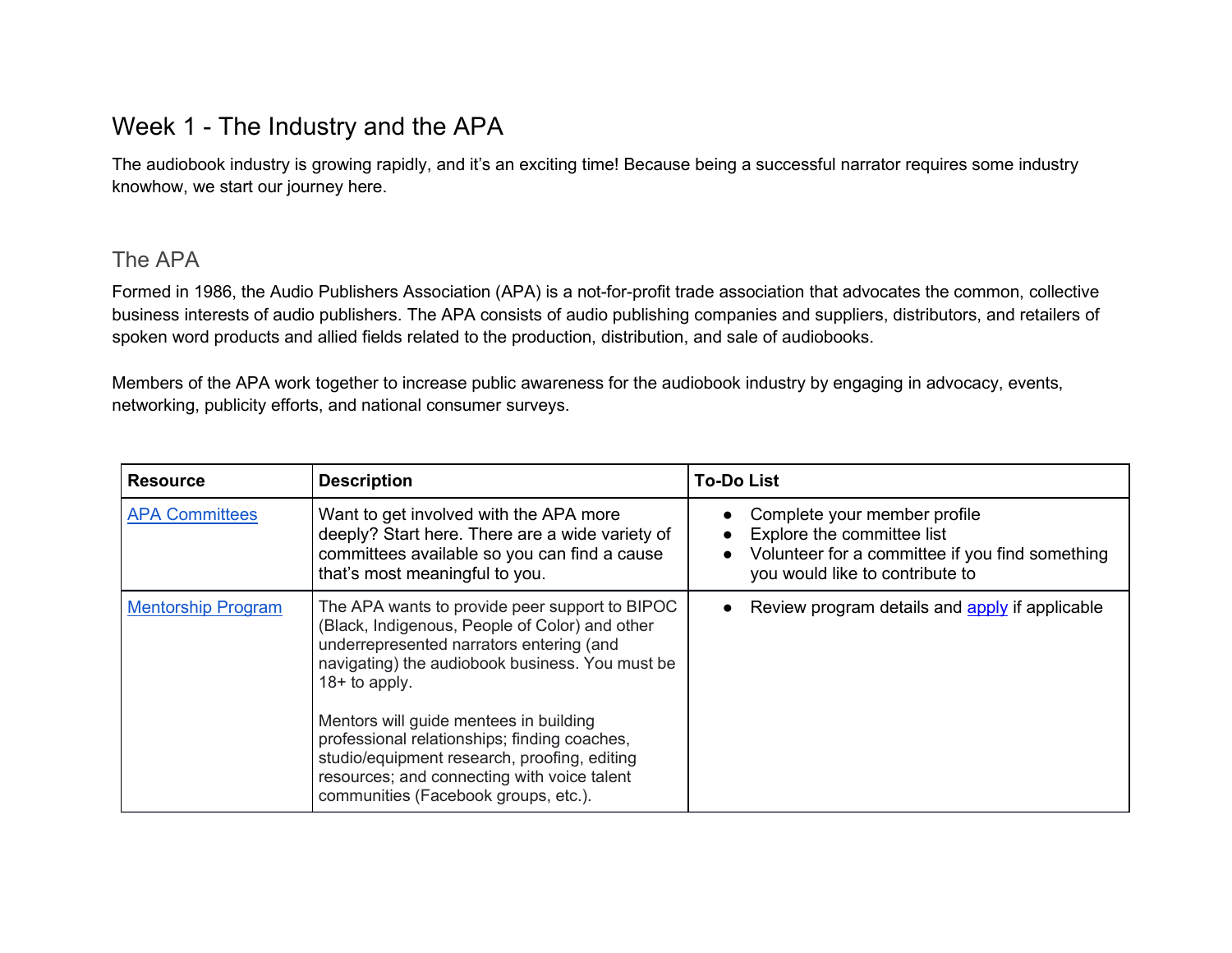#### The Industry

The audiobook industry has changed a lot over the last 20 years, but this has not: The best narrators are also thoughtful readers. Bringing a love and understanding of the detail of language and books is a key part of excellence in the craft. In years past, the most successful actors recorded books working only in professional recording studios, guided and supported in their performances by audiobook directors and professional sound engineers. Today, many books are recorded by narrators working alone in home studios, self-directing and self-engineering their work before sending their digital recordings to publishers for editing and proofing.

| <b>Resource</b>                        | <b>Description</b>                                                                                                                                         | <b>To-Do List</b>                                                                                             |
|----------------------------------------|------------------------------------------------------------------------------------------------------------------------------------------------------------|---------------------------------------------------------------------------------------------------------------|
| <b>News Hub</b>                        | The market is booming, and this link has a<br>repository of news from our industry.                                                                        | Bookmark the news site<br>Explore a few articles by using the Tags on the<br>right-hand side of the news page |
| <b>Sales Data</b><br>(members only)    | The APA performs yearly surveys on the<br>audiobook market. These reports are a great<br>place to see trends in genres, sales, audio<br>formats, and more. | Read the most recent sales report (log in to APA<br>site, Resources, Sales Data)                              |
| <b>Consumer Data</b><br>(members only) | The APA also surveys consumers on a yearly<br>basis. These webinars walk through the results<br>of listener surveys.                                       | Watch the most recent consumer survey webinar<br>(log in to APA site, Resources, Consumer Data)               |
| <b>AudioFile Magazine</b>              | This is the leading publication for the audiobook<br>industry, which is full of news, reviews, profiles,<br>and information about the world of audiobooks. | Subscribe to AudioFile<br>Create an AudioFile profile<br>$\bullet$                                            |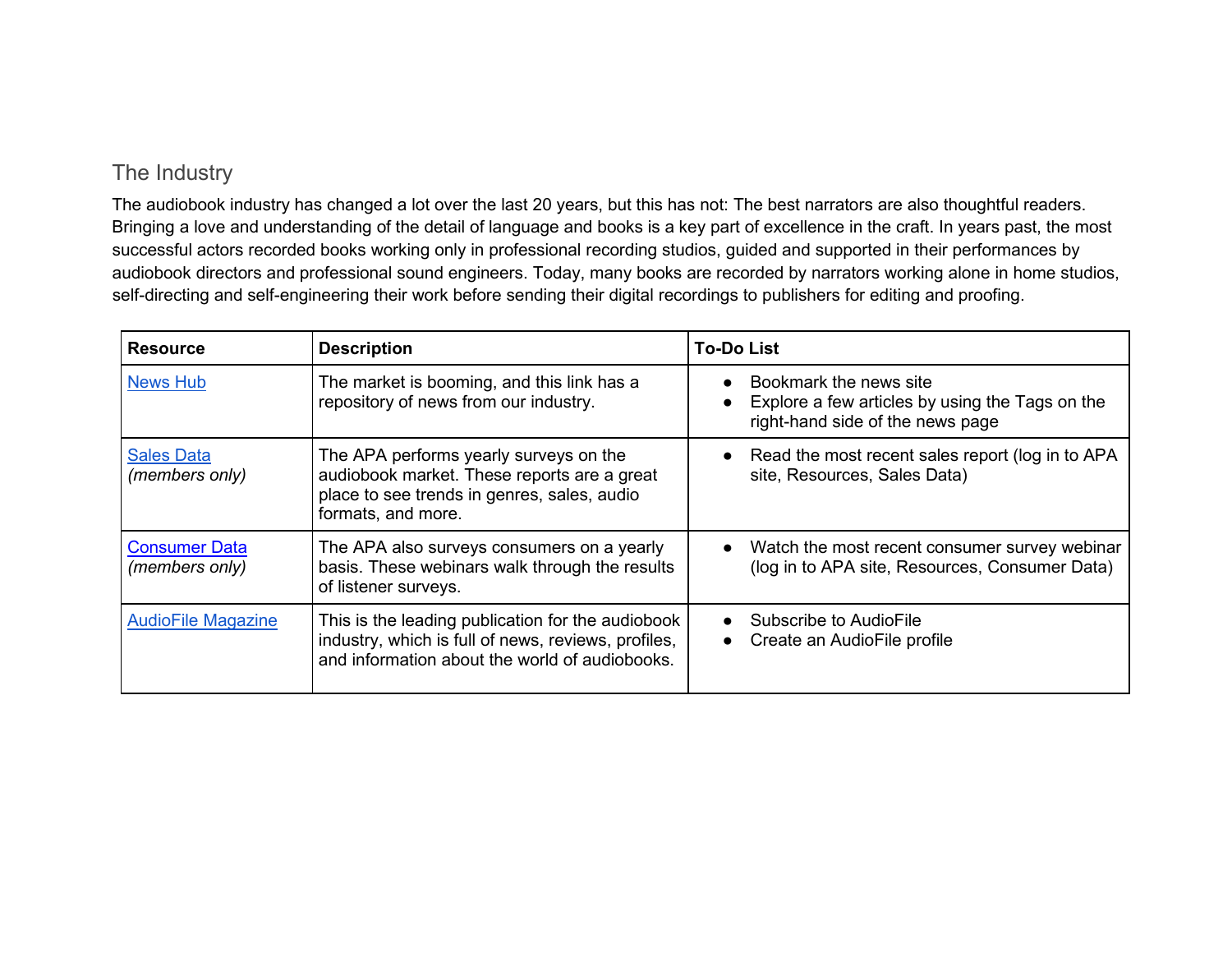## Week 2 - Learning Opportunities

Now that you've had a chance to explore the APA and the industry, it's time to focus on building skills. Invest in specific audiobook acting training. Even if you're a trained actor with credits on stage, on screen, or in voiceover, you still need to learn technical skills specific to audiobook narration. As in any industry, not every person who claims to be, is, in fact, an expert.

If you're not a trained actor, begin with some basic acting courses at your local college, or join your local community theater. Read out loud, record your voice, and listen to the playback. Listen to professionally-produced audiobooks and take notes on how narrators create excellently-done performances with emotional depth and truth as they bring work off the page.

#### **Here are a few learning resources:**

| <b>Resource</b>                             | <b>Description</b>                                                                                                                                                                                                                                                                                                                                                                                                                                                                                                                                     | <b>To-Do List</b>                                                                                                                                            |
|---------------------------------------------|--------------------------------------------------------------------------------------------------------------------------------------------------------------------------------------------------------------------------------------------------------------------------------------------------------------------------------------------------------------------------------------------------------------------------------------------------------------------------------------------------------------------------------------------------------|--------------------------------------------------------------------------------------------------------------------------------------------------------------|
| <b>APAC Presentations</b><br>(members only) | The APA hosts an annual conference with great<br>presentations to up your game and deepen your<br>learning. You can benefit from previous years'<br>content by reviewing the repository.<br>Attendees include publishers, casting directors,<br>and studio directors; voice actors with a range<br>of experience; and members of the media who<br>cover the industry. The conference includes<br>performances from seasoned narrators, offering<br>a great opportunity to experience live the<br>excellence of the craft of audiobook voice<br>acting. | Find a presentation that looks interesting to you<br>and review it (log in to APA site, Resources,<br><b>APAC Presentations)</b><br><b>Register for APAC</b> |
| <b>APA Webinars</b><br>(members only)       | The APA hosts fun and informative events. There<br>are records of the past sessions so even if you've<br>missed them, you don't need to miss out on the<br>information.                                                                                                                                                                                                                                                                                                                                                                                | Find a webinar that looks interesting to you, and<br>give it a watch (log in to APA site, Resources,<br>Webinars)                                            |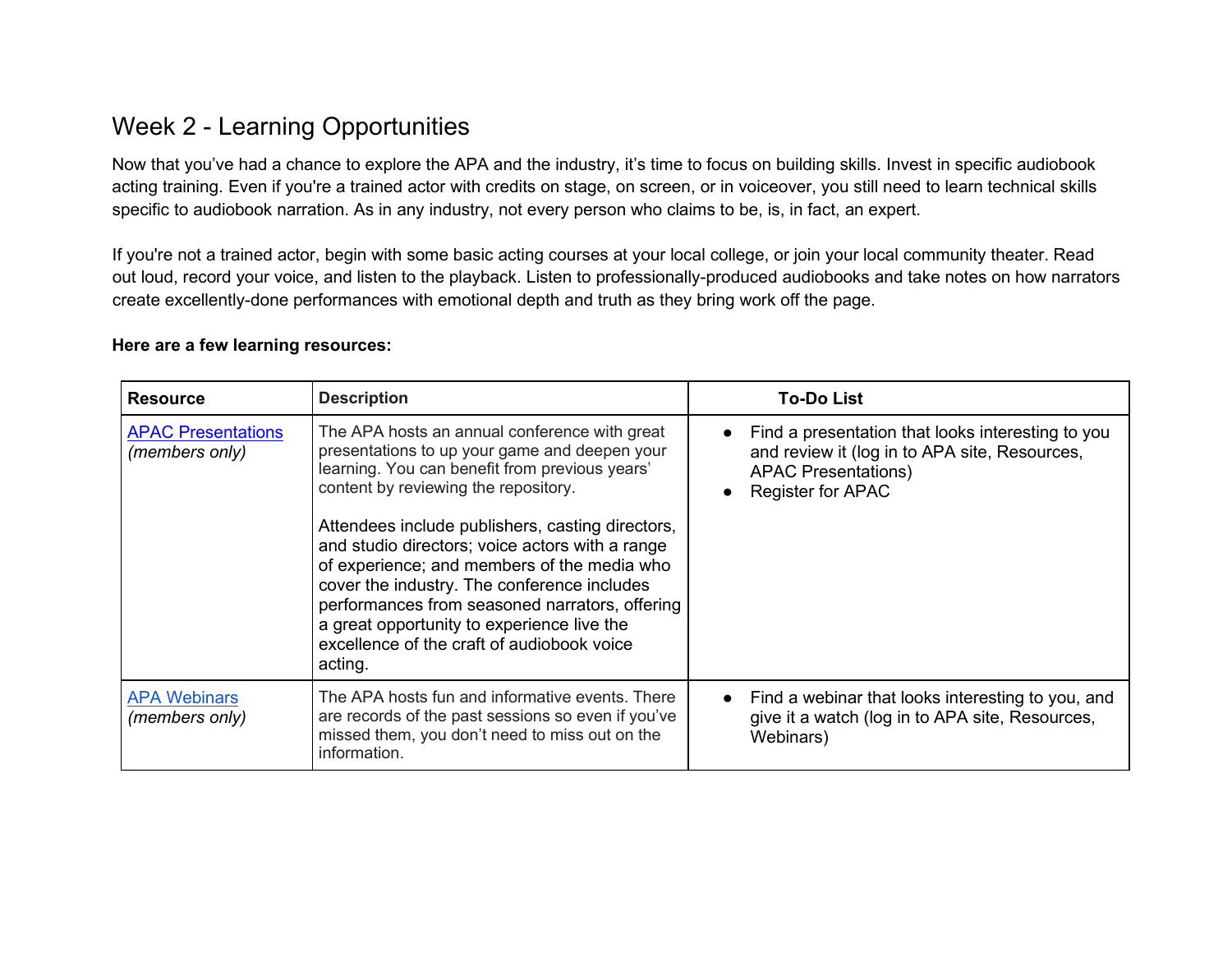| narrator.life                                                        | With decades of combined experience in the<br>industry these narrators, directors, coaches and<br>mentors, have come together to share our<br>expertise with you. They provide coaching,<br>classes, and community.                                                               | Explore the educational offerings |
|----------------------------------------------------------------------|-----------------------------------------------------------------------------------------------------------------------------------------------------------------------------------------------------------------------------------------------------------------------------------|-----------------------------------|
| <b>Narrators Roadmap</b>                                             | All of the info and links on this site have been<br>carefully curated for credibility and value. You'll<br>find invaluable advice from industry pros that<br>you will want to read and absorb. Some<br>sections are free to all, while others are offered<br>only to subscribers. | <b>Explore the resources</b>      |
| Deyan Institute of<br><b>Voice Artistry and</b><br><b>Technology</b> | If you're based in LA, you can find onsite training<br>here. They also offer online courses.                                                                                                                                                                                      | Explore the course offerings      |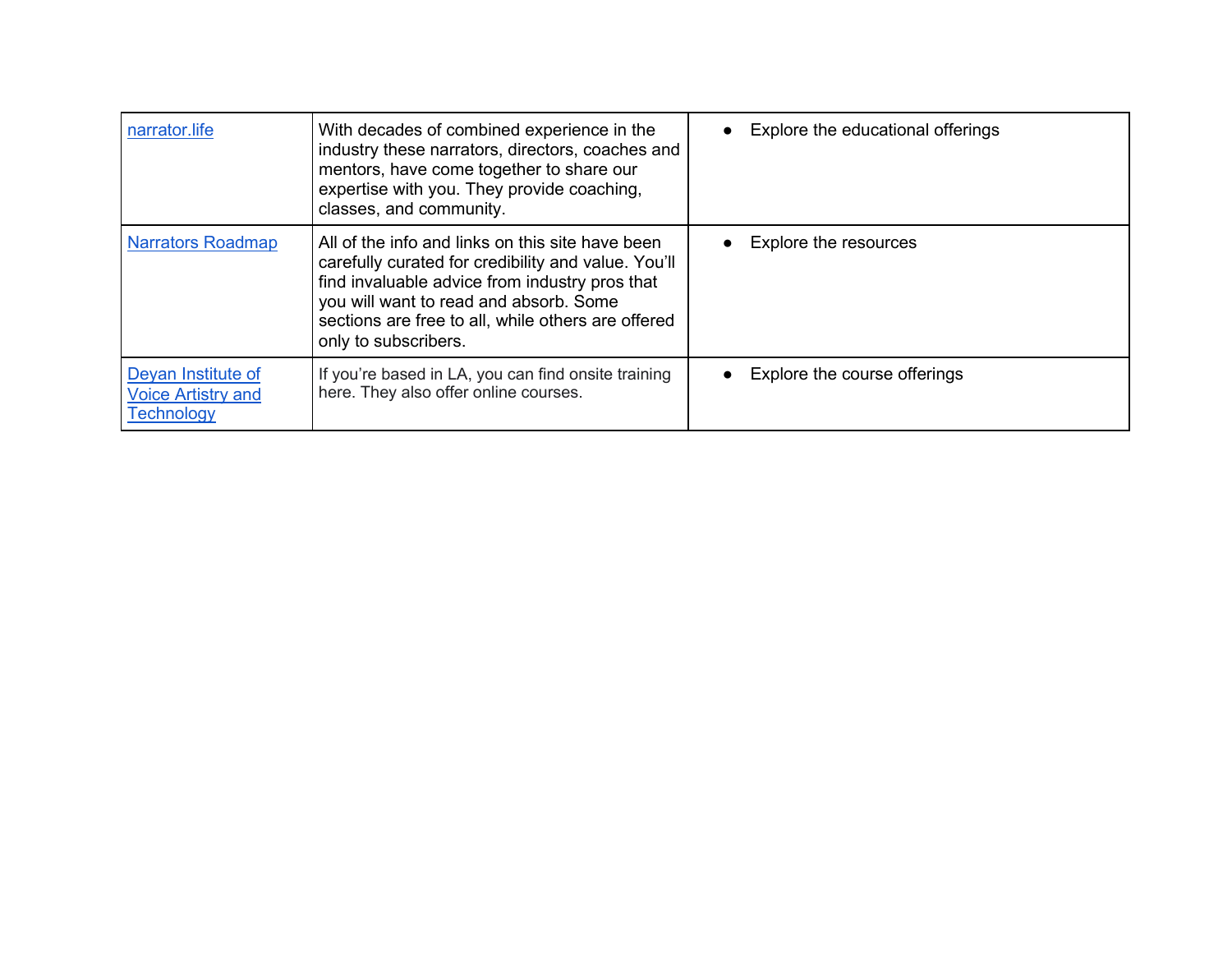### Week 3 - Your Setup

Just breaking into audiobook narration, you will need some degree of sound recording and engineering ability, a reasonably soundproof space, a computer, a microphone, a preamp, and the appropriate software. While one can get started in audiobook narration with a fairly small investment (using a low-end microphone, inexpensively stealing a closet to serve as a recording booth, using free recording software, etc.), over time, a successful narrator might invest thousands of dollars in training, space, and equipment.

It is important to achieve professional studio sound even if you are recording from home. This can be difficult to do on a budget, but it is possible. Many new narrators start with the highest quality gear and environment they can afford (which can be modest and inexpensive) and move up to the next level when they can reasonably do so.

A wide range of articles and social media groups exist that discuss the best gear for every recording type, and you can research the best fit for your voice, recording needs, and budget. Here is a list of some commonly used items to get you started in researching your studio. The options presented are by no means comprehensive but are meant to show you a sampling of what is available, and these items can be obtained from a variety of sources. The links are not meant to be a recommendation to buy a particular product or from a particular company; rather they are meant to provide a quick view of the item - most of these items can be obtained from a variety of sources. You may also want to look at the Facebook page VO Gear Exchange for used items (even booths), as well as the usual places online where you would buy used gear, such as Craigslist, eBay, or reverb.com. Some of the bigger studio suppliers offer used as well as new options of some items.

| Gear       | <b>Why it Matters</b>                                                                                                                     | <b>Sample Gear Options</b>                                                                                                                          |
|------------|-------------------------------------------------------------------------------------------------------------------------------------------|-----------------------------------------------------------------------------------------------------------------------------------------------------|
| Microphone | You can't have an audiobook without a microphone<br>and a human voice. A solid microphone that captures<br>your unique sound is critical. | Microphone: Rode NT1A<br>http://www.rode.com/microphones/nt1-a<br>Audio Technica AT4047SV<br>https://www.audio-technica.com/en-<br>us/at $4047$ -sv |

Gear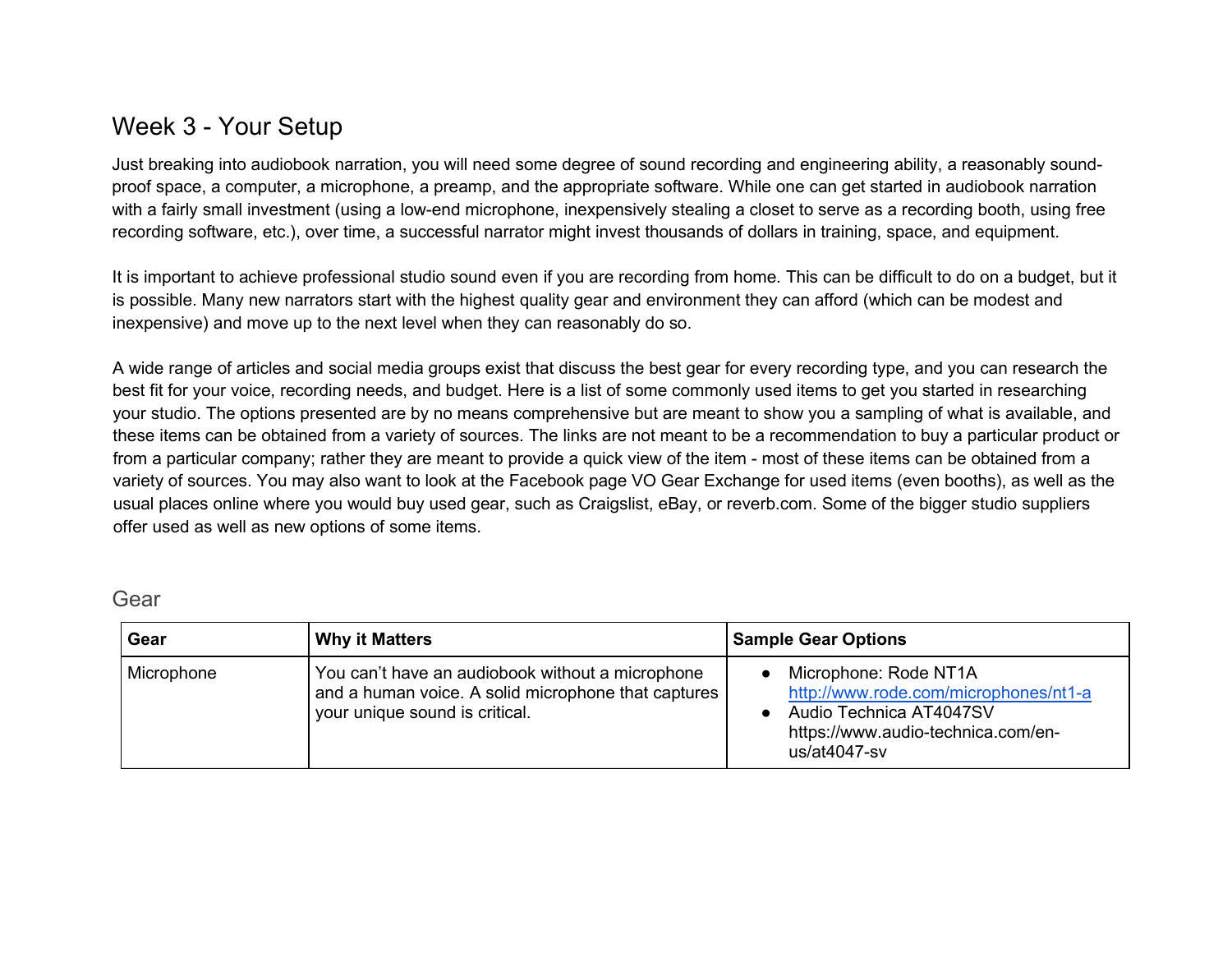| <b>Essential Microphone</b><br>Tools | A microphone needs to be placed appropriately and<br>connected to your recording interface. These tools<br>get that job done.                                  | Shockmount (many mics come with this<br>automatically)<br>Mic stand (desktop, swingarm attached to<br>desk or wall, or standing)<br>XLR to XLR microphone cable (aim for 15<br>feet)         |
|--------------------------------------|----------------------------------------------------------------------------------------------------------------------------------------------------------------|----------------------------------------------------------------------------------------------------------------------------------------------------------------------------------------------|
| Recording Interface                  | This allows your microphone to be captured by your<br>recording software                                                                                       | Scarlett 2i2 USB -<br>https://focusrite.com/en/scarlett                                                                                                                                      |
| Computer                             | This will run the recording software and allow you to<br>edit your work.<br>You can record using iOS (apple), Windows, Linux,<br>or Android operating systems. | Intel core i5CPU<br>16GB of RAM                                                                                                                                                              |
| Monitor, keyboard, and<br>mouse      | Some computers have fans which make noise, so<br>you'll want to have a monitor, keyboard, and mouse<br>in your booth with you.                                 |                                                                                                                                                                                              |
| <b>Recording Software</b>            | This will be how you capture your great sound! There<br>are many options here to choose from.                                                                  | Adobe Audition:<br>https://www.adobe.com/products/audition.ht<br>ml<br>Audacity: https://www.audacityteam.org/<br>Pro Tools: https://www.avid.com/pro-tools<br>Reaper: https://www.reaper.fm |
| Headphones                           | These allow you to hear your recording while you<br>work for quality control and performance<br>adjustments. They also look pretty cool:)                      | Sony MDR-7506 - https://bit.ly/3nOtgKL<br>Beyerdynamic DT770 Pro -<br>https://bit.ly/2QV7Dw3<br>Headphone extender cable -<br>https://bit.ly/3ekWCNL                                         |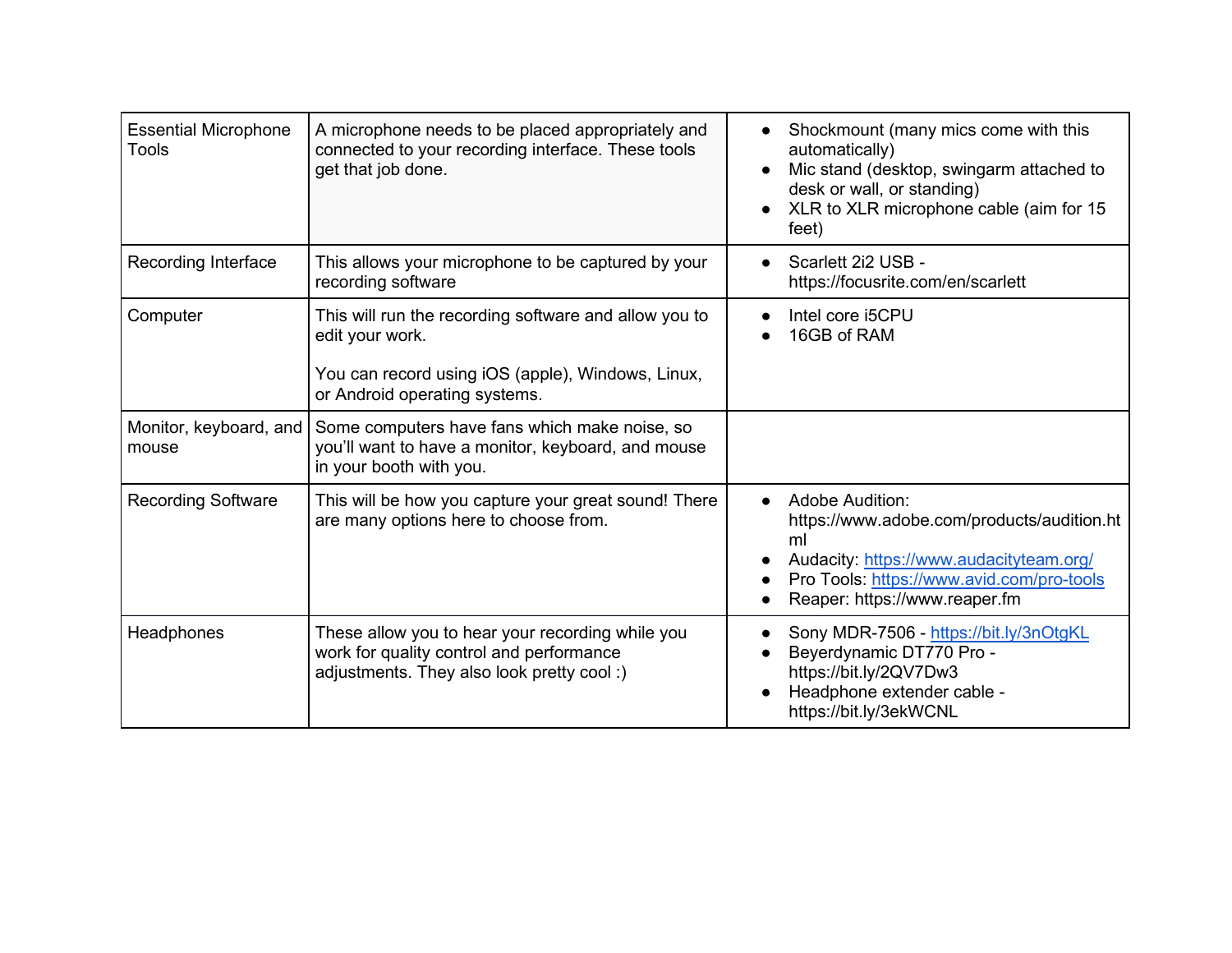#### Booths and Studios

Let's talk about booths. There are a few options here, and the choice you make will depend on your budget.

| <b>Minimum Requirements</b>                                     | <b>Booths and Studios</b>                                        |
|-----------------------------------------------------------------|------------------------------------------------------------------|
| Walk-in closet, preferably with clothes to muffle sound, or     | While these minimum environments can be effective, to obtain     |
| blanket fort vocal booth in a small, quiet, carpeted room away  | the best possible quality recording quality and noise reduction, |
| from street noise. Please note that building a blanket fort for | we strongly recommend recording in a booth or studio. Some       |
| sound treatment only reduces the amount of unwanted room        | available studios to explore include:                            |
| reverb that gets into the recording ("roomy" recordings are     | Studio Bricks - https://studiobricks.com/studiobricks-one-       |
| generally not accepted by publishers and are not                | Vocalbooth - https://www.vocalbooth.com                          |
| recommended), it will not lessen outside noise.                 | Whisper Room - https://whisperroom.com/                          |

You will want to adhere to your publisher's guidelines for recording specs. However, if you would like a jumping off point, here is a sample of commonly used home studio specs:

Max Peak: -1.1dB Optimal Peak Range: -5dB to -7dB RMS: -28dB to -26dB average Max Noise floor: -60dB

#### Additional Resources

Helpful information on building your own studio:

| Narrator's Guide to Pro Tools | A sample guide for how you can use Pro Tools for audiobook production (log in to APA    |
|-------------------------------|-----------------------------------------------------------------------------------------|
| (members only)                | site, Resources, Narration Resources).                                                  |
| Narrator's Guide to Reaper    | A sample guide for how you can use Reaper for audiobook production (log in to APA site, |
| (members only)                | Resources, Narration Resources).                                                        |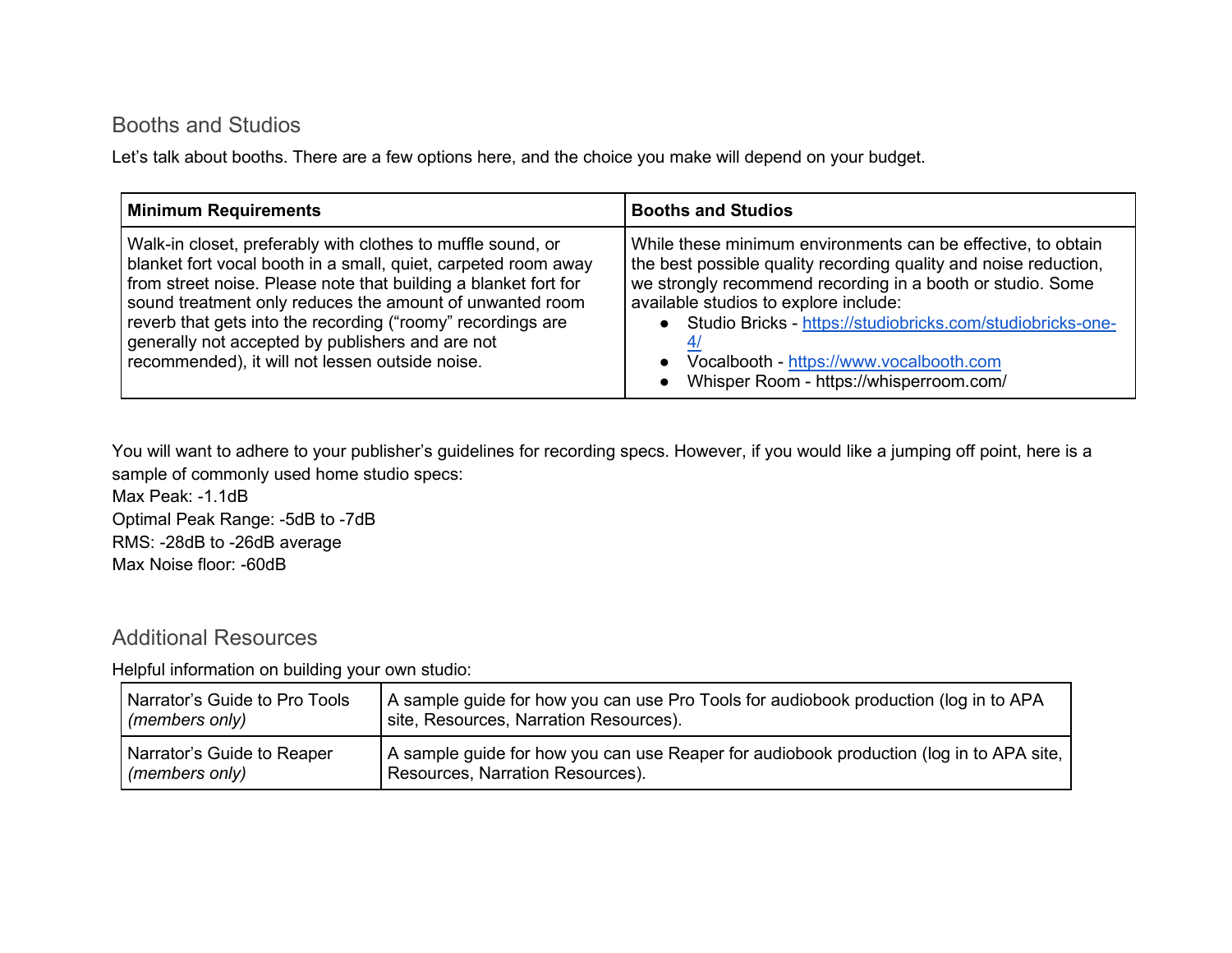| Narrator's Guide to Adobe | A sample guide for how you can use Adobe Audition for audiobook production (log in to |
|---------------------------|---------------------------------------------------------------------------------------|
| <b>Audition</b>           | APA site, Resources, Narration Resources).                                            |
| (members only)            |                                                                                       |

Note that none of the sites below are affiliated with the APA and their inclusion here does not suggest an endorsement by the APA.

| How to Build a Vocal Booth in a<br><b>Bedroom</b> | A do-it-yourself building approach.                                                                                       |
|---------------------------------------------------|---------------------------------------------------------------------------------------------------------------------------|
| Building a pop-up vocal booth in<br>30 seconds    | A video walkthrough of how to use blankets and clamps to improve a space                                                  |
| <b>Moving Blanket Vocal Booth</b>                 | A video discussion of how to build a booth with moving blankets.                                                          |
| <b>Ways to Get a Vocal Booth</b>                  | A walkthrough of a few options for building booths.                                                                       |
| <b>ACX Gearing Up for Audiobook</b><br>Production | A two-part series from ACX on the appropriate gear and the equipment side of<br>production.<br>$\bullet$ Part 1<br>Part 2 |

To-Do's

- Create your budget for gear
- Create a shopping list for needed equipment
- Determine your booth approach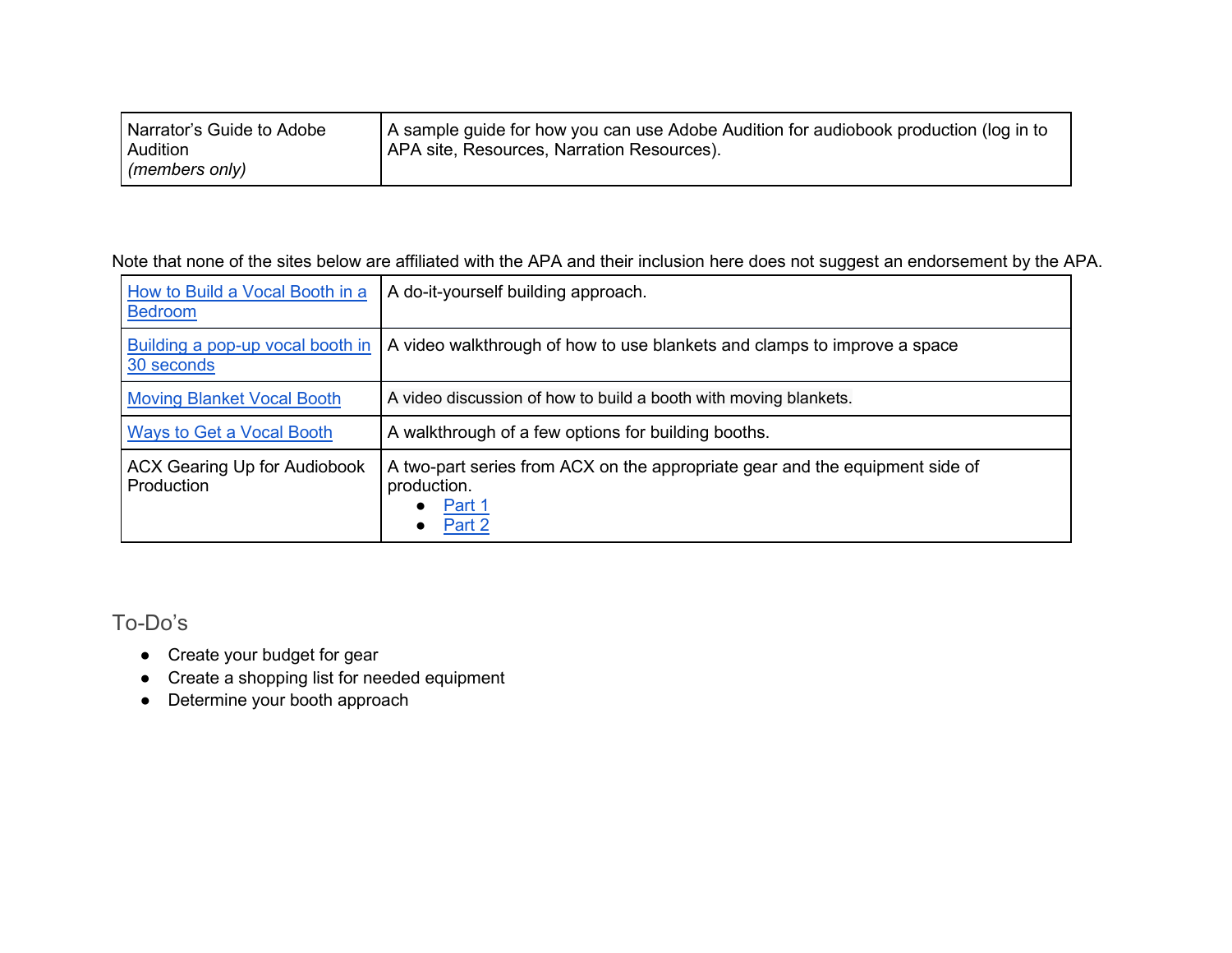### Week 4 - The Job

Whew! We've covered quite a bit so far; this week let's focus on exploring the job of an audiobook narrator from start to finish.

- 1. **Audition Appropriately** Before accepting an audition or job, make sure it's a good fit. For example, if the description says it's set in Ireland and the heroine is South African, you will need to be able to deliver those accents throughout the book. Don't audition for a book if you have reservations about the content; the last thing you want to do is accept a job, then realize that you don't want to narrate it after all, and back out of the contract.
- 2. **Become an Expert** Unless you are assigned a director, the performance is yours. You are responsible for finding out how the rights holder/publisher/etc. expects you to handle citations, chapter headings, figures/charts/illustrations, whether or not to read the dedication, and asking for pronunciation help if you have exhausted all other options. If you have done your prep and read the publisher specs sheet and you are still unsure, it is best to ask any questions prior to recording.
- 3. **Pre-Read and Prepare the Material Before Recording** See the Prep/Research document for more information on prepping a book.
- 4. **Make Every Single Deadline** This is vitally important, and an essential requirement of being a narrator.

For an example of best practices for narrators just getting started, check out [https://hersmoothvoice.com/just-for-narrators-best](https://hersmoothvoice.com/just-for-narrators-best-practices/)[practices/.](https://hersmoothvoice.com/just-for-narrators-best-practices/)

### Prepping a Script

You are expected to pre-read your book prior to recording. Some publishers will provide detailed research, but many will expect you to research pronunciation as part of your role in the project. Some will be able to ask the author for help on words or names outside the scope of what you can reasonably find in your research, such as made-up words from a fantasy novel (if so, be sure to allow enough time to hear back from the author before recording; two weeks lead time is recommended). If you need additional help, be sure to follow the publisher's protocol; many will not want you to reach out to the author directly.

If you don't know what level of assistance your publisher or producer offers, you should ask. No matter what, you will want to make sure to go into your session prepared. You may want to ask if the publisher has a style guide with information like, "Please read the epigraph (introductory quote)," or "Do not read the dedication," or, "Always say the word 'Chapter,' even if the text only has a number; e.g.: 6 would be Chapter Six," or: "II Corinthians 5:1 is read as, Second Corinthians, Chapter Five, Verse One."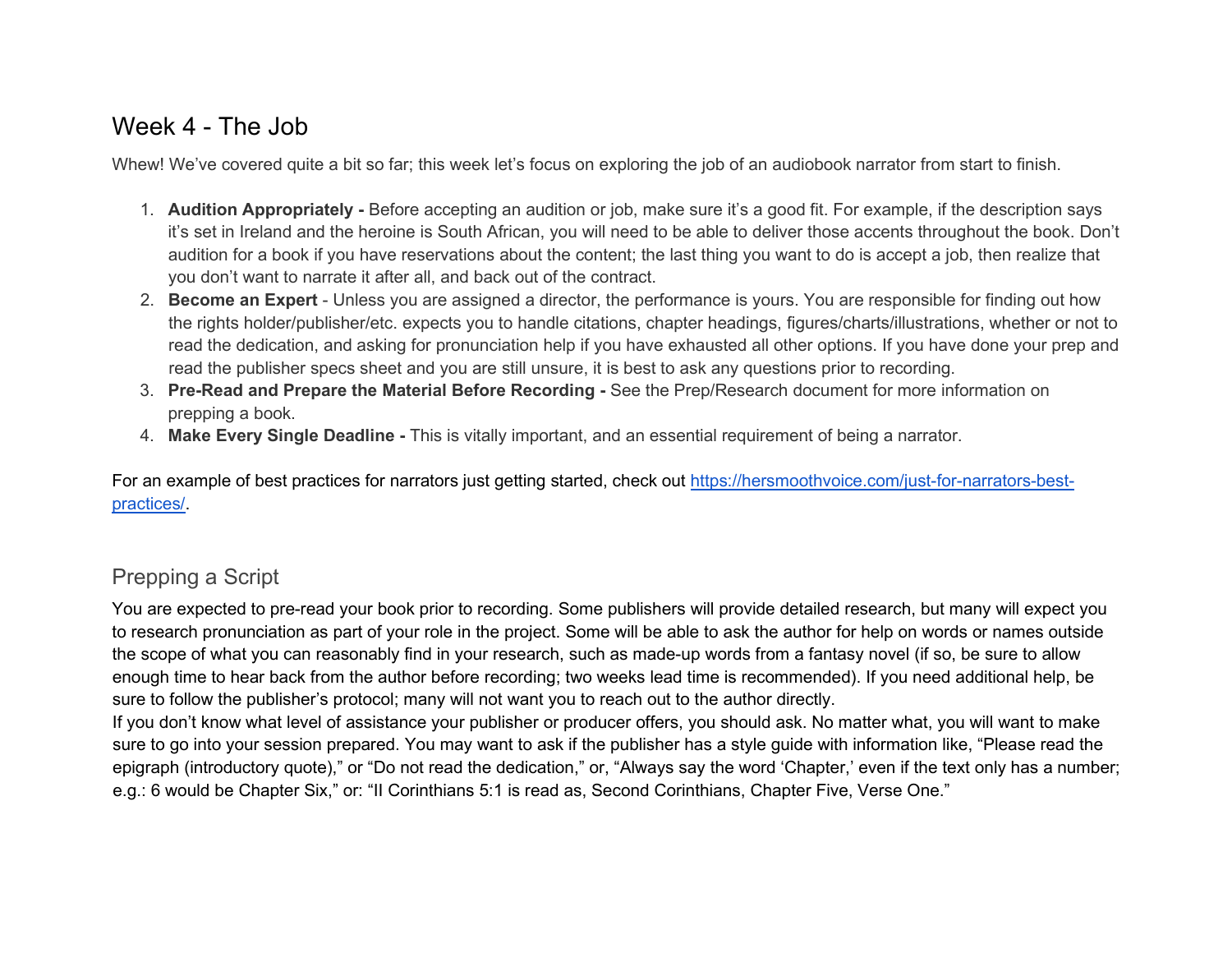While there are many tablet and app options, most narrators read their script from a tablet with an app iAnnotate, PDF Element, Notability, or FoxIt Reader. Paper scripts are no longer considered best practice, as it takes time for an editor to delete page turn noises.

#### Preparation options:

- Some narrators will pre-read the book twice; once as if discovering the story through the eyes of a first-time listener, then the second time to make notes. Others will make notes as they do one read-through.
- Make vocal and accent notes, e.g.: Lila, 87, had a stroke and words are slurred; Jim, Kindergarten-age, lost two front teeth and has a lisp; Frannie, Scottish, Great-Grandmother; Stanley, grew up in the French Quarter of New Orleans; Hal, voice like "reeds hitting a dock;" Tomoko, "surprisingly deep voice for a ten-year-old girl;" Jones, "deep, rich voice," etc.)
- Take character notes (e.g.: Bill, protagonist, ex-con, smoker, tough but optimistic; Sally Ann, hardened by 60 years of farm labor, bitter; Mari, sullen teen, kills Marco in self-defense, etc.)
- You can highlight character dialogue with different colors if it helps you to stay organized in session, or mark notations on your script.
- Many annotation tools include a microphone feature to record a pronunciation or character voice on the script, and there is a notes feature you can type into.

#### Pronunciation resources:

| Forvo                    | Foreign words, place names, some notable person names. Note: look for options, e.g.: if<br>there are 3 options and you click on the word, 3 different refs pop up and you can sometimes<br>choose between, say, a British or Scottish source. You can also look for options along the<br>top to select the country of origin to get the closest match. In a pinch, try Googling the word<br>and "pronunciation." Sometimes, this can be a back door into something you can't find at first<br>look on Forvo. |
|--------------------------|--------------------------------------------------------------------------------------------------------------------------------------------------------------------------------------------------------------------------------------------------------------------------------------------------------------------------------------------------------------------------------------------------------------------------------------------------------------------------------------------------------------|
| <b>Merriam Webster</b>   | Merriam Webster is a favorite of publishers.                                                                                                                                                                                                                                                                                                                                                                                                                                                                 |
| <b>Oxford Dictionary</b> | Oxford dictionary is another common favorite.                                                                                                                                                                                                                                                                                                                                                                                                                                                                |

(These are suggested resources only and are not affiliated with or officially endorsed by the APA).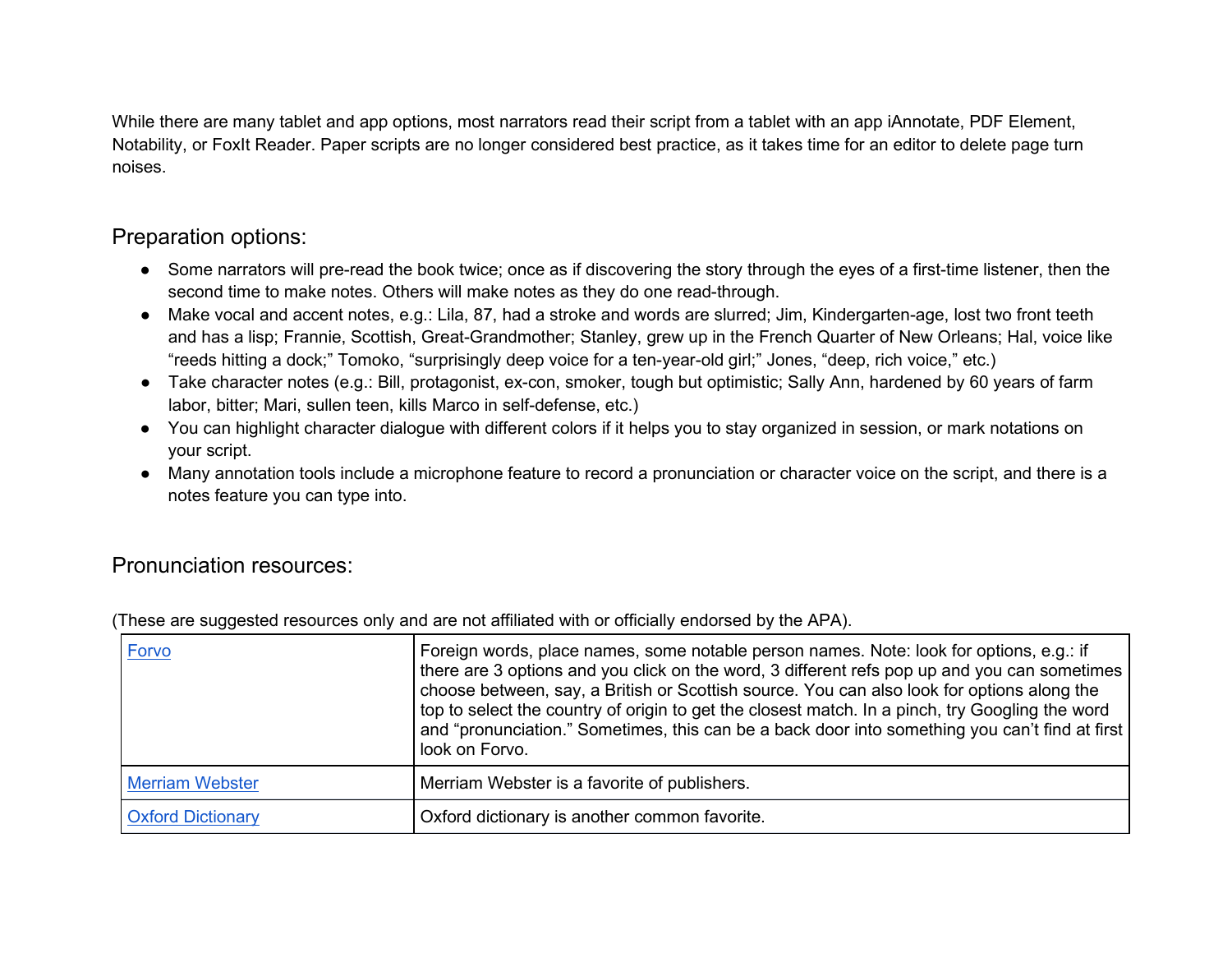| <b>One Look</b>        | Generally has a dozen online dictionaries; the most credible like Merriam Webster, are<br>generally at the top. Most have audio refs so you can hear the word pronounced. Note:<br>some break words out into most used/seldom used, and others show British and American<br>pronunciation                                                                                                                                                                                                                                                                                                                                          |
|------------------------|------------------------------------------------------------------------------------------------------------------------------------------------------------------------------------------------------------------------------------------------------------------------------------------------------------------------------------------------------------------------------------------------------------------------------------------------------------------------------------------------------------------------------------------------------------------------------------------------------------------------------------|
| Youglish               | A shortcut to finding your pronunciation on Youtube. Try typing in "Descartes," and you will<br>see multiple instances pop up. Click Play, and it will play the part of the video where the<br>name is said. You can click the right arrow to flip to the next clip, and so on.                                                                                                                                                                                                                                                                                                                                                    |
| Youtube                | Type your word or name in and look for related videos. Often, if you click the ellipses button<br>(three dots) on the mid-right section under the video, the dropdown option "Open Transcript"<br>will pop up, and you can scroll through it to find your word in the video. Sometimes you have<br>to look for the AI translation that most closely matches your word. If the name you're looking<br>for is Tor Coates and you see "four goats" in the translation, it's probably what you're looking<br>for. There are also other video sites, so if you don't find it on YouTube, try Googling the term<br>and sorting by video. |
| Wordreference          | This is primarily a dictionary tool, at the bottom there are often to discussion boards that<br>might be helpful if you're trying to decide between two pronunciations                                                                                                                                                                                                                                                                                                                                                                                                                                                             |
| Pronounceology         | A paid pronunciation app that pulls from many sources and integrates with script.                                                                                                                                                                                                                                                                                                                                                                                                                                                                                                                                                  |
| Pozotron               | Pozotron now offers a research service that pulls from several sources and also enables you<br>to add your own preferred pronunciation.                                                                                                                                                                                                                                                                                                                                                                                                                                                                                            |
| <b>Audio Eloquence</b> | Has additional resources for hard-to-find pronunciation, such as Latin, etc.                                                                                                                                                                                                                                                                                                                                                                                                                                                                                                                                                       |

#### **A few other notes on prepping and pronunciation**

- Many narrators have noted that they will bypass the more general resources like Howjsay or pronouncenames or emmasays, in favor of more specific sources, like Merriam Webster. Use common sense in determining if a general site's pronunciation sounds credible. If it uses a computer voice, you may want to look elsewhere.
- Google Translate (search Translate on Google and click the link) can be useful, but for many narrators this will be the last stop just to verify a pronunciation they think they know; often the pronunciation is faulty.
- Some narrators may hire someone to research a book with difficult words, others will do their own research. In a pinch, you can always call the Chamber of Commerce in a town with a difficult place name, or you can try typing in the place name and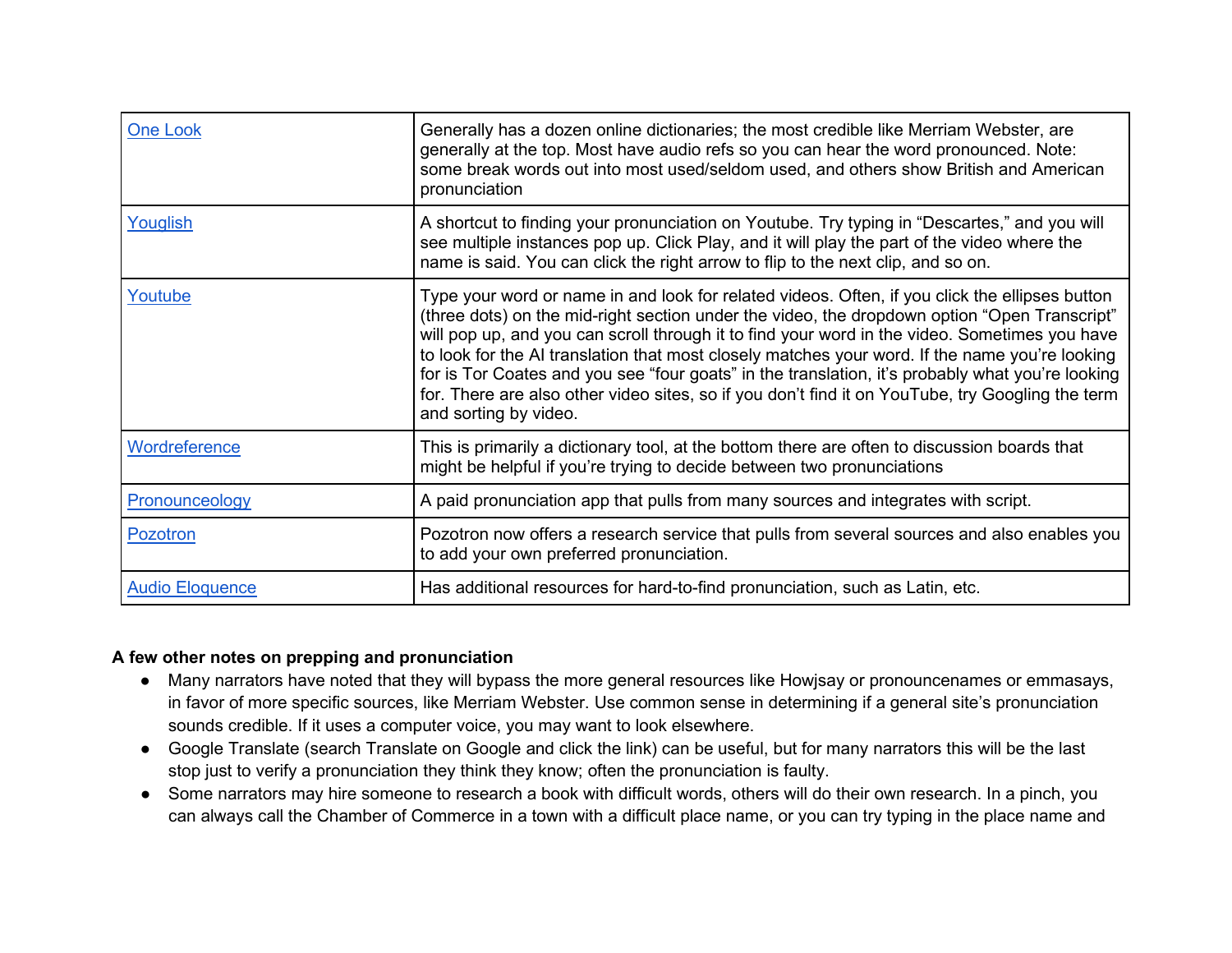"library," or "school," e.g.: Willamette Elementary School and you can sometimes call and listen to the outgoing message with the name pronounced or ask a librarian for help. Last ditch efforts, call local restaurants or hotels and see if a helpful person will solve your problem.

### To-Do's

- Explore the pronunciation sites
- Try prepping a book
- Create a project plan template for preparation and recording

## Week 5 - Networking and Finding Jobs

Narration is a marathon, not a sprint. This applies not only to the narration process, but also to a career in audiobooks. If a client shows interest but doesn't hire you right away, don't despair; sometimes it can take years to land a client. It is helpful to cast a wide net so that if you're having a fallow period with one client, another will pick up the slack, ensuring a steady workload. Most of the advice in this document is geared towards marketing yourself for traditional publishers, rather than garnering a fanbase. Both are important, but if your goal is to be hired by publishers, positioning yourself as hirable is your first goal.

| <b>Must-Have</b> | <b>Description</b>                                                                                                                                                                                                                                                                                                                                                                       | <b>To-Do List</b>         |
|------------------|------------------------------------------------------------------------------------------------------------------------------------------------------------------------------------------------------------------------------------------------------------------------------------------------------------------------------------------------------------------------------------------|---------------------------|
| Website          | It is helpful (many would say essential) to have a place<br>for producers to find you online – especially one in which<br>you control your branding. So even if it's simply a<br>SoundCloud page with a bio, several samples, and your<br>contact info, you will need a place that represents your<br>work and your persona, that shows off the genres and<br>styles in which you excel. | Purchase a website domain |

### Must-Haves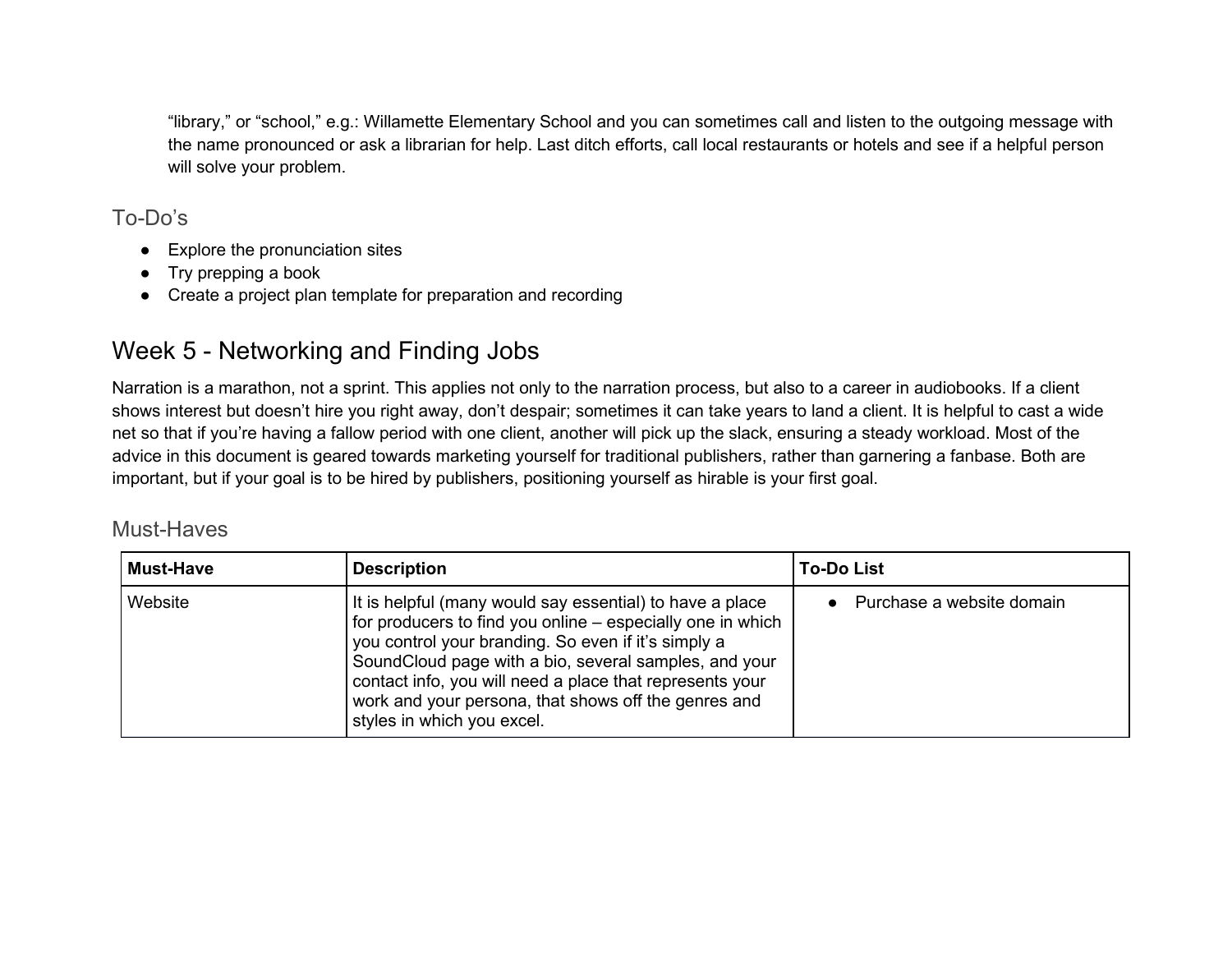| Demos | Even if you have not yet narrated any audiobooks, this is<br>still the first step. The average number of sample clips on<br>a website is 3-7. Clips should be separated into genres,<br>e.g. Literary Fiction, Mystery, Romance, Young Adult,<br>Nonfiction, Children's. Do not mix genres or books in one<br>clip – one scene is adequate for each clip. Average<br>length of each clip is 2-4 minutes. Try to pick a<br>compelling scene with some dialogue that the listener<br>can jump into easily.                                                                                                                                                                                                                                                                                                                                   | Determine which demo's you want<br>on your website<br>Find excerpts to use for your demo<br>recording |
|-------|--------------------------------------------------------------------------------------------------------------------------------------------------------------------------------------------------------------------------------------------------------------------------------------------------------------------------------------------------------------------------------------------------------------------------------------------------------------------------------------------------------------------------------------------------------------------------------------------------------------------------------------------------------------------------------------------------------------------------------------------------------------------------------------------------------------------------------------------|-------------------------------------------------------------------------------------------------------|
| Bio   | This is your first best chance to establish your credibility.<br>If you're new, include things like your acting training,<br>stage, or screen work. Related work like being a singer,<br>an acting teacher, a director, a dramaturg, can all be<br>helpful in establishing your credentials. If you've been in<br>the industry for a while, you can list awards and<br>distinctions, notable books you've narrated, or notable<br>publishers you've worked with. Any details that might<br>help a producer cast you more widely - fluency in<br>languages (even if you're not fluent, just conversational,<br>this can be helpful), having lived abroad, experience in<br>industries that might make you desirable for a certain<br>genre (e.g. if you worked in the military, you might be<br>cast for a thriller or a soldier's memoir). | Write your bio                                                                                        |

## In-Person Networking

- 1. Make a habit of checking the APA Events page regularly to be sure you don't miss potential networking opportunities.
- 2. APAC (the Audio Publishers Association Conference) is held annually. Be sure that you check all your APA emails to ensure that you are aware of early registration dates (special sessions can close out quickly), and look for add-ons in your registration, like a reduced cost for your annual AudioFile Talent Guide listing and entering special sessions like Speed Dating or Meet the Producers. Page 2 of 3 How to Market Yourself and Network Within the Industry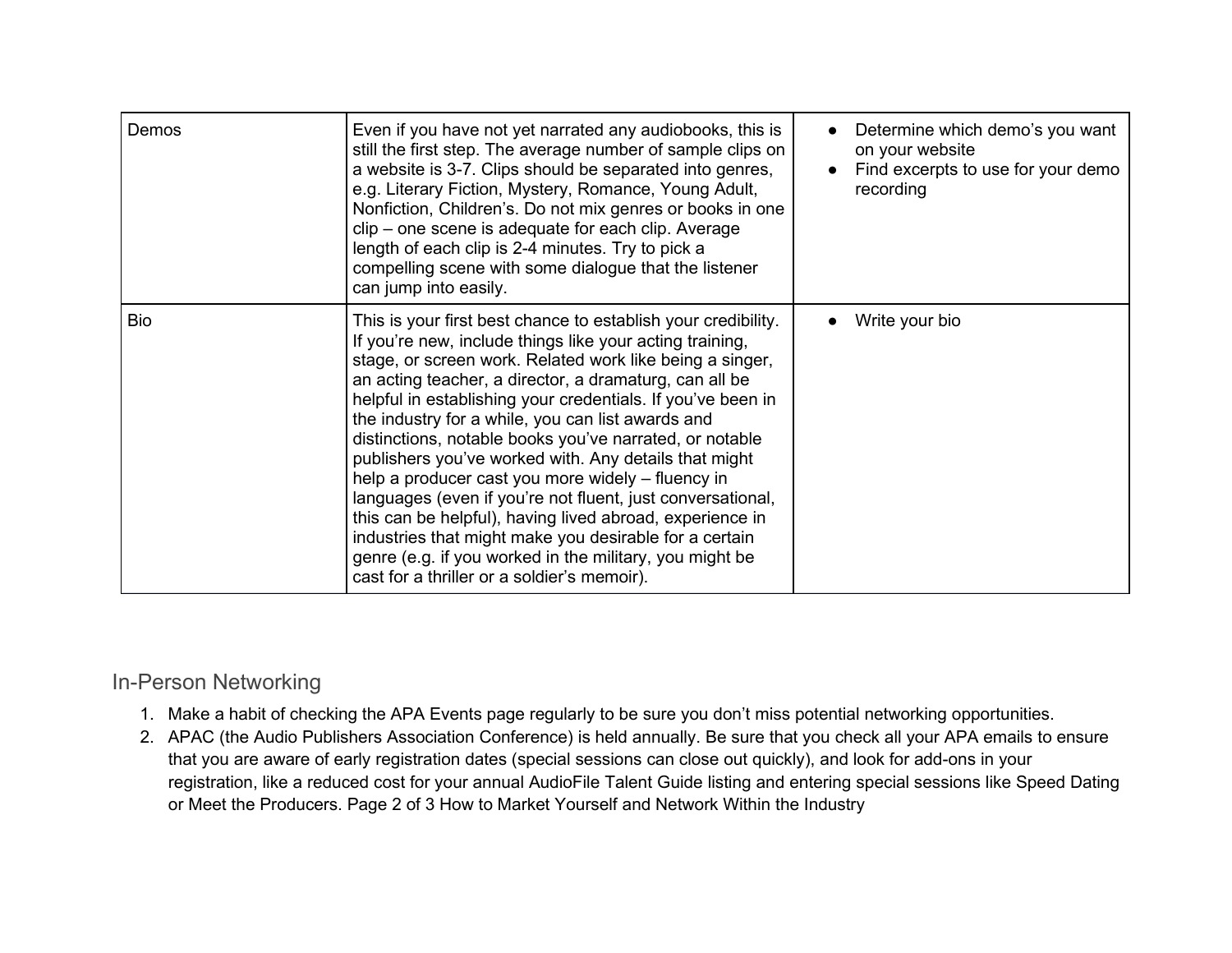- 3. The Audies Gala the annual APA audiobook awards ceremony, often held in conjunction with APAC. Another networking opportunity.
- 4. Socials the APA has socials online and in different regions throughout the year.
- 5. Classes where a producer is present it's a great way to learn about what they like and to get in front of them.
- 6. The APA has 4-6 virtual Speed Dating events throughout the year. This is an opportunity to take part in the lottery to present yourself to APA member producers and publishers.
- 7. Literary conferences narrators sometimes attend literary conferences to network with other narrators, authors, and publishers. Some narrators attend locally, and others travel to participate. Look for audiobook-related panels to attend, and you'll find your people. Offering to volunteer can be another way to become involved and part of the literary scene.
- 8. Get involved. Volunteering for organizations like the APA can be a great way to contribute, network, and build your community. Reach out and ask about joining.

### Online Listings

- 1. AudioFile Magazine offers paid listings for narrators in their Talent & Industry Guide. With the listing, you receive a free newsletter every Thursday that lists reviews and awards. You can use those to see when your work gets an AudioFile review or Earphones Award – something to post about on social media.
- 2. Some publishers and producers have their own casting databases that you can add yourself to, e.g. Penguin Random House has a database called AHAB. Typically, the publisher's website contains sign-up directions.
- 3. You can make a listing for yourself on ACX and Findaway Voices to audition for author projects, and visit [Spoken](https://www.spokenrealms.com/join-us/) Realms to explore their model.

### Online Networking

- 1. Social Media a lot of industry people are on Facebook, Twitter, and Instagram. TikTok is more fan-facing but can help build your following. Join audiobook-oriented social media groups – search "audiobooks" to find ones relevant to your interests. Be cautious about your sources and cross-check everything until you determine which groups are most credible. And be professional if you post – you never know who might be reading.
- 2. Clubhouse many narrators host informational chats, interviews, and workout groups on Clubhouse.
- 3. Some narrators are using Discord to record in real time with an audience watching. Don't do this without permission from your publisher.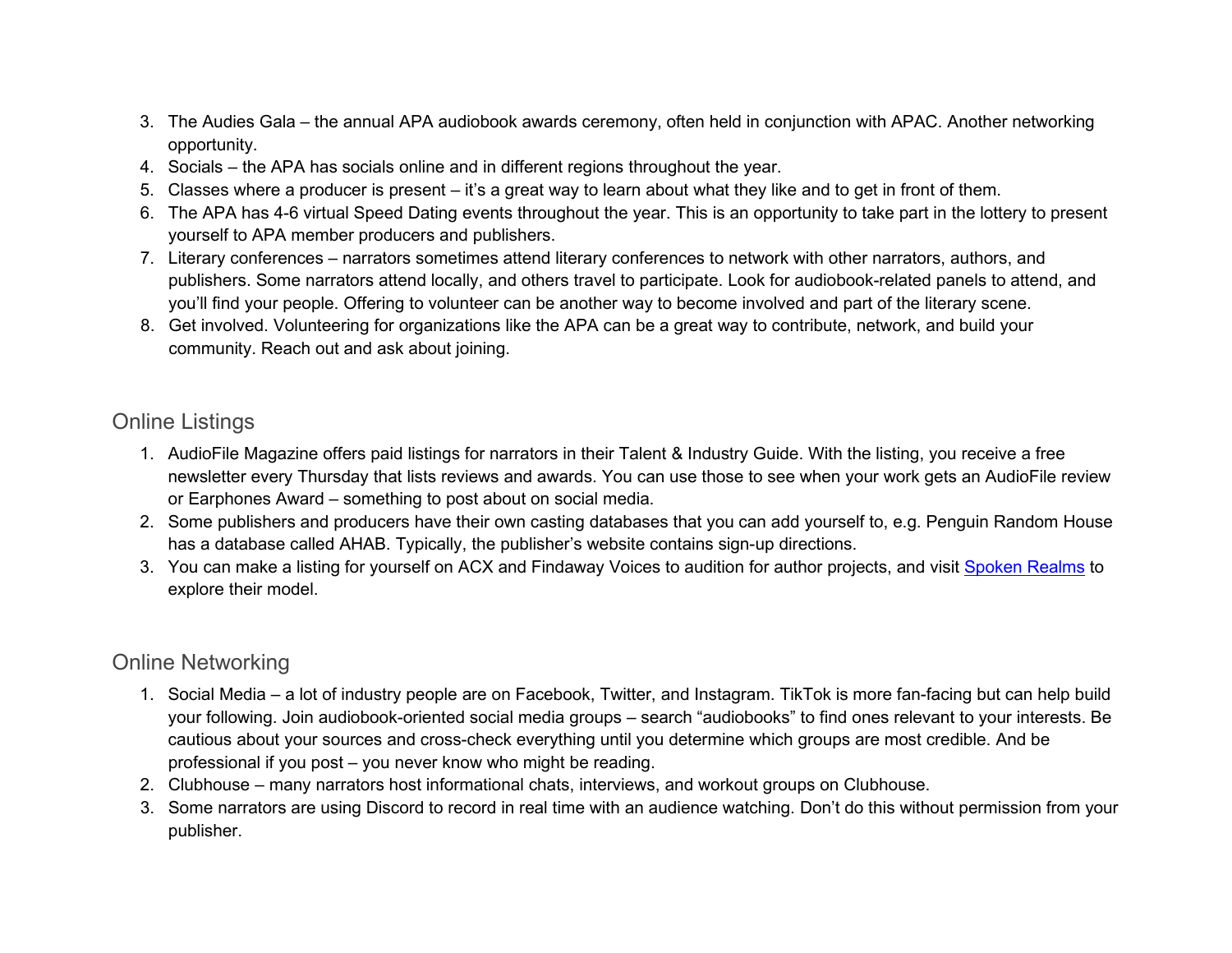### Following Up with Publishers

- When following up with producers, make it easy for them and safe for company firewalls. Don't use attachments. Include a link to your website and relevant links to reviews in the body of the email.
- After events in which you meet producers, you can follow up with a friendly and informative email. You can also send cold emails to producers, send a personal newsletter, or follow up with existing clients. Here is a sample shape for a pitch email to a new client.
	- Lead with something friendly or appreciative, harking back to a recent conversation or why you would like to work together. o Let them know you are credible (even if this info is on your website, state it more briefly here).
		- *If you're new, include acting training, stage, screen or audio experience, dialects, or relevant background.*
		- *If you're experienced, add things like number of narration jobs completed, awards and distinctions, a quote from a recent review, a linked review, genres you most often work in and any specialties.*
	- Let them know your location in case they want to bring you into a studio. Let them know if you have a pro-quality home *studio. Add a link to your website.*
	- *A quick, optimistic signoff.*
- If you're emailing someone you already work with, it can be even shorter. Thank them for the work. Let them know what you've been up to. Highlight genres in which you've been successful and would like to continue working.
- Some producers prefer newsletters, others like personal emails. Some like more frequent outreach from narrators, such as once a month or quarter, while others prefer contact only once or twice a year. It's hard to know, so ask friends, listen to podcasts and webinars in which the producers are interviewed about their work – there's usually info about how they prefer to be approached. The APA webcasts have a lot of archived info on the industry, producers, networking, and branding

### To-Do's

|  | In Person Networking | • Register for APAC<br>• Register for an APA social<br>• Put APA Speed Dating application deadlines on your calendar<br>• Research Literary conferences in your area |
|--|----------------------|----------------------------------------------------------------------------------------------------------------------------------------------------------------------|
|--|----------------------|----------------------------------------------------------------------------------------------------------------------------------------------------------------------|